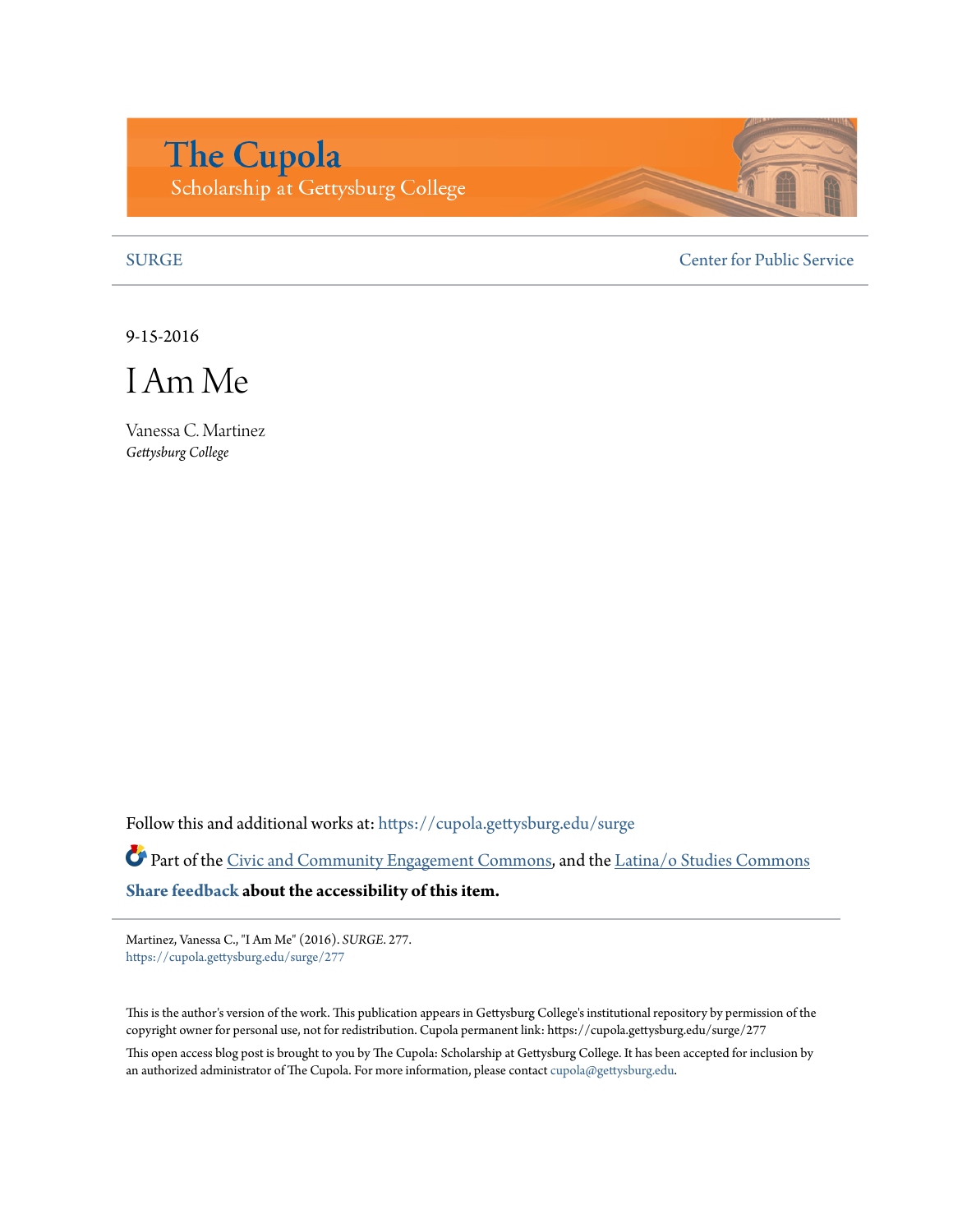## I Am Me

### **Abstract**

You say my accent is interesting It shows I'm not you I don't understand your words even though I grew up knowing I am me and you are you I guess what I'm saying is well, what do you mean? When you say that my accent is interesting Are you trying to get to know me or assign me an identity? Is the *nopal que tengo en la frente* a symbol too ambiguous to fully convince you? When you're unsure, do my words comfort you? Because they are connected to the deserts and the cacti that are linked to the roots that you use to mark Who I am to you

[*excerpt*]

#### **Keywords**

accent, diversity, identity, language, Mexican American, poetry, race, social justice, Surge, Gettysburg College, Surge Gettysburg, Center for Public Service

#### **Disciplines**

Civic and Community Engagement | Latina/o Studies | Race, Ethnicity and Post-Colonial Studies

#### **Comments**

Surge is a student blog at [Gettysburg College](http://www.gettysburg.edu/) where systemic issues of justice matter. Posts are originally published at [surgegettysburg.wordpress.com](https://surgegettysburg.wordpress.com/) . Through stories and reflection, these blog entries relate personal experiences to larger issues of equity, demonstrating that –isms are structural problems, not actions defined by individual prejudice. We intend to popularize justice, helping each other to recognize our biases and unlearn the untruths.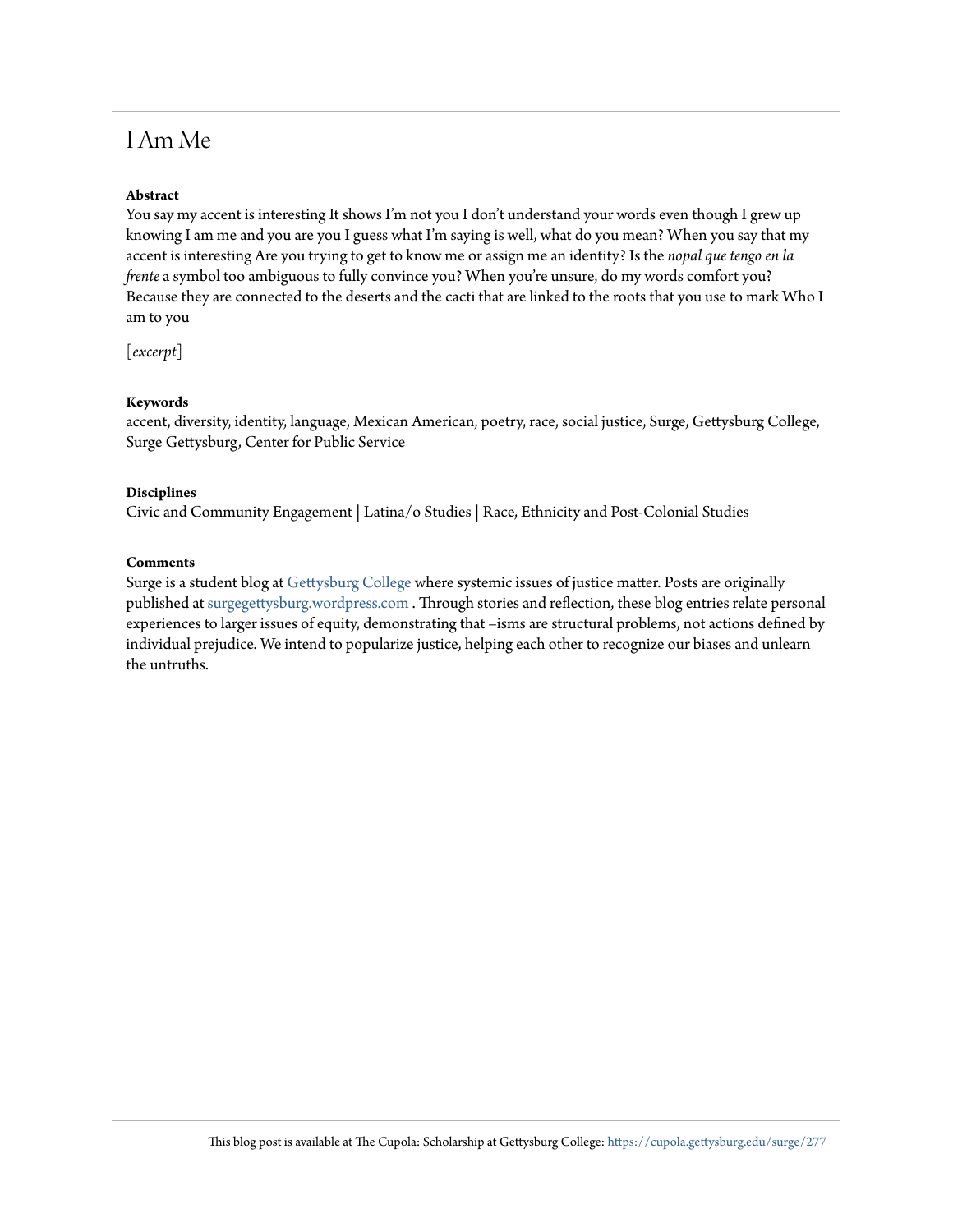### **I VERB 1: to move suddenly or powerfully forward or upward**

# **I AM ME**

[September 15, 2016](https://surgegettysburg.wordpress.com/2016/09/15/i-am-me/)



JOYA NATURAL, POR ESO LO LIEVO You say my accent is interesting It shows I'm not you I don't understand your words even though I grew up knowing I am me and you are you I guess what I'm saying is well, what do you mean? When you say that my accent is interesting Are you trying to get to know me or assign me an identity? Is the *nopal que tengo en la frente* a symbol too ambiguous to fully convince you? When you're unsure, do my words comfort you? Because they are connected to the deserts and the cacti that are linked to the roots that you use to mark Who I am to you

Does every syllable drip with the pressure…

To be Mexican To be American To hide To remain hidden Do you hear the uncertainty? In the lack of being either But the honor of being both Have you finished figuring me out? Because I don't even know where I stand The ground that you prop me up on is not as solid or smooth as you may think It is made of sand Slipping through your toes Always being pulled and pushed to new adventures by playful waves It is soft powdery dirt Rising with each step Creating clouds that constantly remind you to hold out your hand to guide others The ground under my feet is not one but many